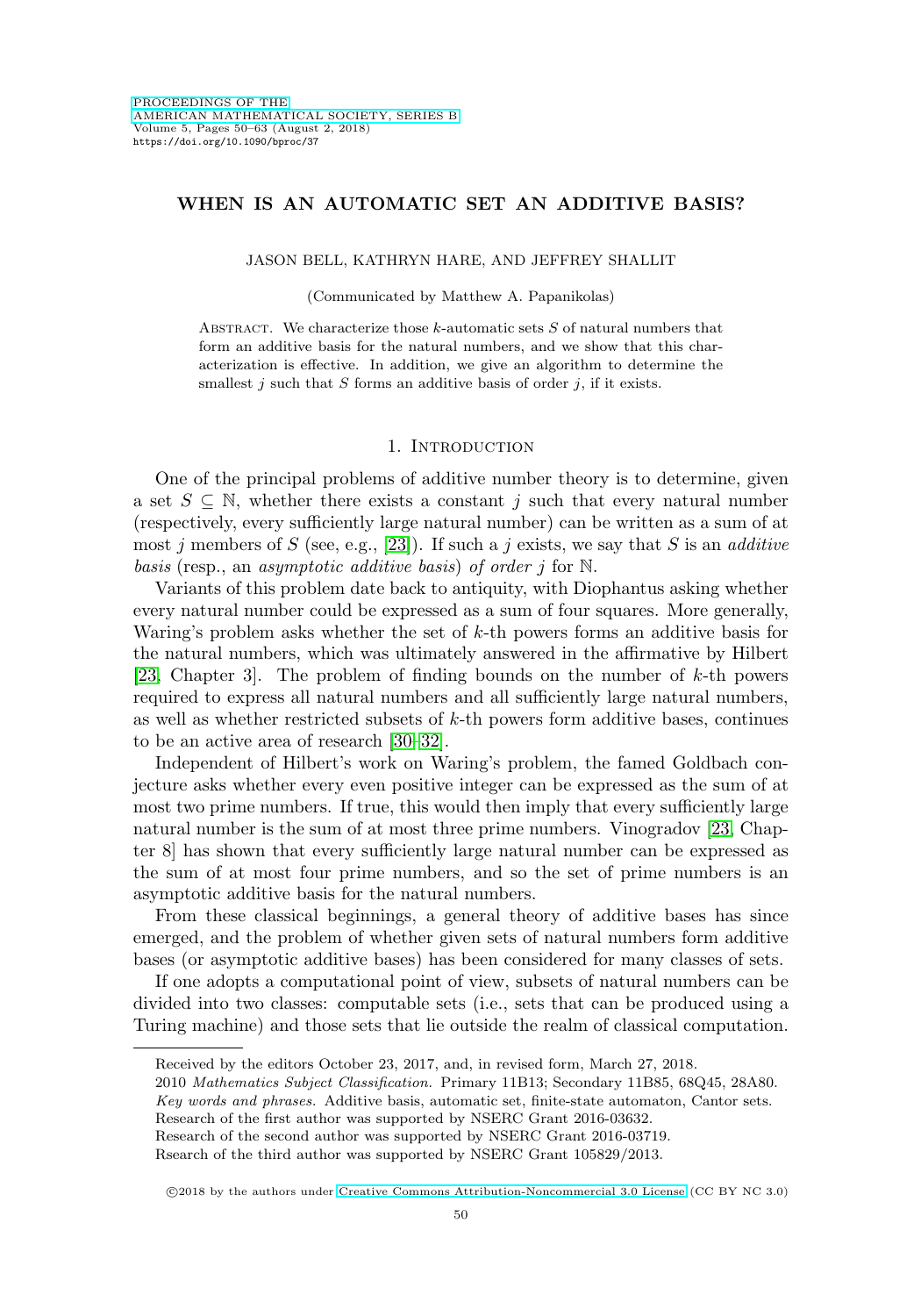Historically, the explicitly given sets for which the problem of being an additive basis has been considered are computable, and a natural problem is to classify the computable subsets of the natural numbers that form additive bases. However, a classical theorem of Kreisel, Lacombe, and Shoenfield [\[16\]](#page-12-0) implies that the question of whether a given computable subset of N forms an additive basis is, in general, recursively unsolvable. Even for relatively simple sets, the problem seems intractable, as it applies to many sets of natural numbers, such as the set of twin primes, for which it is still open as to whether it is infinite, let alone whether it is an additive basis, which heuristics indicate should be the case [\[33\]](#page-13-3). Thus it is of interest to identify some classes of sets for which the problem is decidable.

One mechanism for producing computable sets is to fix a natural number  $k \geq 2$ and consider natural numbers in terms of their base- $k$  expansions. A set of natural numbers can then be regarded as a sublanguage of the collection of words over the alphabet  $\{0, 1, \ldots, k-1\}$ . In this setting, there is a coarse hierarchy, formulated by Chomsky, that roughly divides complexity into four nested classes: recursively enumerable languages (those that are produced using Turing machines); contextsensitive languages (those produced using linear-bounded non-deterministic Turing machines); context-free languages (those produced using pushdown automata); and regular languages (those produced using finite-state automata). The simplest of these four classes is the collection of regular languages. When one uses a regular sublanguage of the collection of words over  $\{0, 1, \ldots, k-1\}$ , the corresponding collection of natural numbers one obtains is called a  $k\text{-}automatic set$  (see, for example, [\[2\]](#page-12-1)).

In this paper we completely characterize those k-automatic sets of natural numbers that form an additive basis or an asymptotic additive basis. In the case of a  $k$ -automatic set  $S$  of natural numbers, there is a well-understood dichotomy: either  $\pi_S(x) := \#\{n \leq x : n \in S\}$  is  $O((\log x)^d)$  for some natural number d or there is a real number  $\alpha > 0$  such that  $\pi_S(x) = \Omega(x^{\alpha})$  (see Section [2](#page-2-0) and specifically Corol-lary [2.7](#page-4-0) for details). In the case where  $\pi_S(x)$  is asymptotically bounded by a power of  $\log x$ , we say that S is *sparse*. Our first main result is the following theorem (see Theorem [4.1](#page-6-0) and the remarks that follow).

**Theorem 1.1.** Let  $k > 2$  be a natural number and let S be a k-automatic subset of N. Then S forms an asymptotic additive basis for N if and only if the following conditions both hold:

- <span id="page-1-0"></span> $(1)$  S is not sparse;
- (2)  $gcd(S)=1$ .

Moreover, if S is a non-sparse set and  $gcd(S)=1$ , then there exist effectively computable constants M and N such that every natural number greater than or equal to M can be expressed as the sum of at most N elements of  $S$ .

We note that a necessary condition for a set  $S$  to be an additive basis is that 1 be in S. If S is not sparse and  $gcd(S) = 1$  and  $1 \in S$ , then S is an additive basis, and these conditions are necessary. We give explicit upper bounds on M and N in terms of the number of states in the minimal automaton that accepts the set  $S$ , and we show that these bounds are in some sense the correct form for the type of bounds one expects to hold in general. An interesting feature of our proof is that it uses results dealing with sums of Cantor sets obtained by the second-named author in work with Cabrelli and Molter [\[7\]](#page-12-2).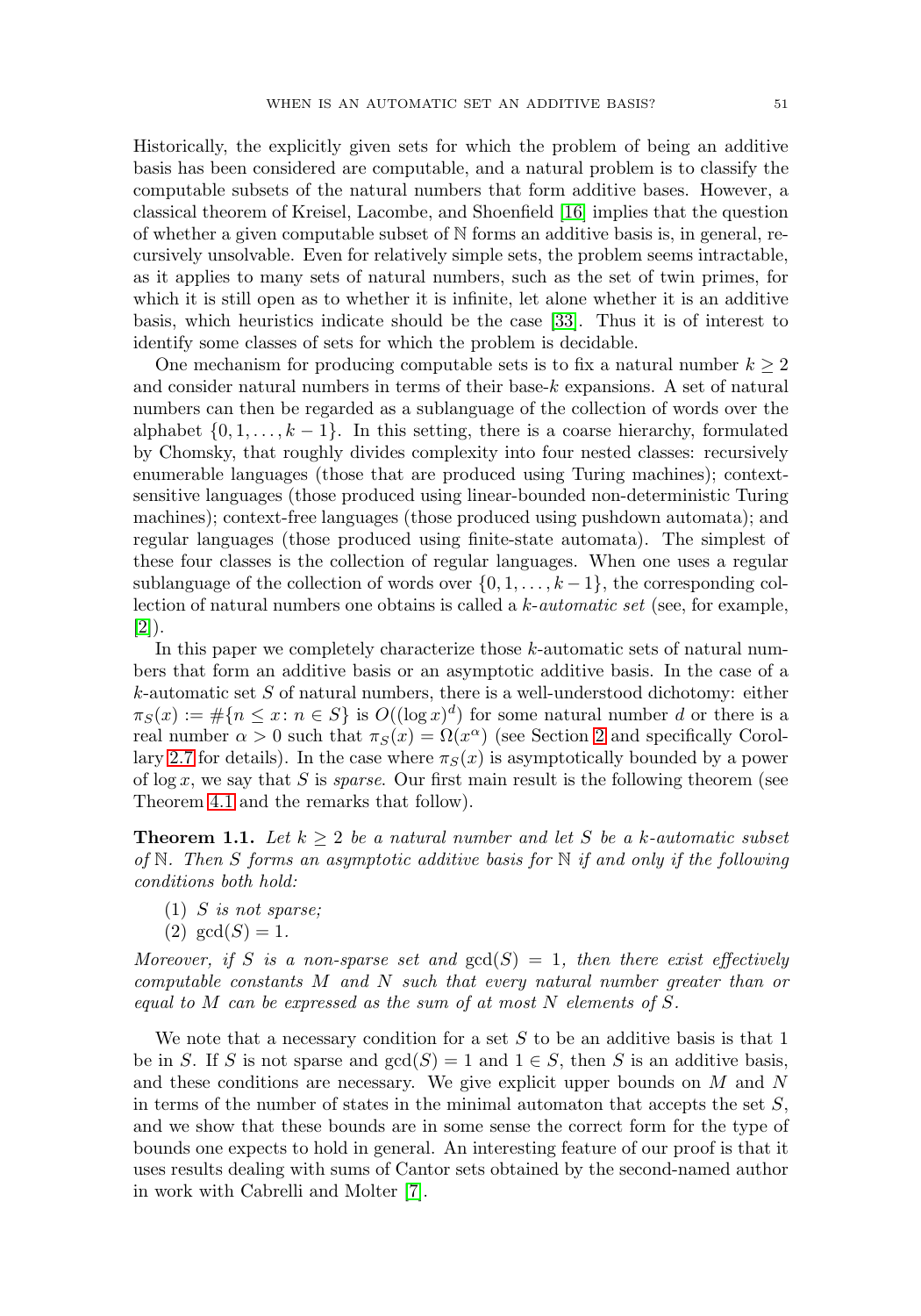Our second main result is the following.

<span id="page-2-1"></span>**Theorem 1.2.** Let  $k \geq 2$  be a natural number and let S be a k-automatic subset of N. There is an algorithm that determines whether the conditions of Theorem [1.1](#page-1-0) hold and, if so, also determines the smallest possible  $N$  in that theorem and the corresponding smallest possible M.

The outline of this paper is as follows. In Section [2](#page-2-0) we recall some of the basic concepts from the theory of regular languages and automatic sets, including the notion of a sparse automatic set, which play a key role in the statement of Theorem [1.1.](#page-1-0) In Section [3](#page-5-0) we give some of the necessary background on Cantor sets and prove a key lemma involving these sets. In Section [4](#page-6-1) we prove a strengthening of Theorem [1.1](#page-1-0) (see Theorem [4.1\)](#page-6-0) that gives explicit bounds on  $M$  and  $N$  appearing in the statement of the theorem. In Section [5,](#page-9-0) we give an algorithm that allows one to find optimal bounds for given automatic sets, and in Section [6,](#page-10-0) we give some examples to illustrate the usage of our algorithm.

<span id="page-2-0"></span>For other recent results connecting additive number theory and formal language theory, see [\[15,](#page-12-3) [19,](#page-12-4) [24,](#page-13-4) [25\]](#page-13-5).

# 2. Basics

We are concerned with words and numbers. A *word* is a finite string of symbols over a finite alphabet  $\Sigma$ . If x is a word, then |x| denotes its length (the number of symbols in it). The *empty word* is the unique word of length 0, and it is denoted by  $\epsilon$ .

The *canonical base-k expansion* of a natural number n is the unique word over the alphabet  $\Sigma_k = \{0, 1, \ldots, k-1\}$  representing n in base k, without leading zeros, starting with the most significant digit. It is denoted  $(n)_k$ . Thus, for example,  $(43)_2 = 101011$ . If w is a word, possibly with leading zeros, then  $|w|_k$  denotes the integer that  $w$  represents in base  $k$ .

A language is a set of words. Three important languages are

- (i)  $\Sigma^*$ , the set of all finite words over the alphabet  $\Sigma$ ;
- (ii)  $\Sigma^n$ , the set of words of length n; and
- (iii)  $\Sigma^{\leq n}$ , the set of words of length  $\leq n$ .

Given a set  $S \subseteq \mathbb{N}$ , we write  $(S)_k$  for the language of canonical base-k expansions of elements of S.

There is an ambiguity that arises from the direction in which base- $k$  expansions are read by an automaton. In this article we always assume that these expansions are read starting with the least significant digit.

We recall the standard asymptotic notation for functions from  $\mathbb N$  to  $\mathbb N$ :

- $f = O(g)$  means that there exist constants  $c > 0$ ,  $n_0 \geq 0$  such that  $f(n) \leq$  $cg(n)$  for  $n \geq n_0$ ;
- $f = \Omega(g)$  means that there exist constants  $c > 0$ ,  $n_0 \geq 0$  such that  $f(n) \geq$  $cg(n)$  for  $n \geq n_0$ ;
- $f = \Theta(g)$  means that  $f = O(g)$  and  $f = \Omega(g)$ .

Given a language L defined over an alphabet  $\Sigma$ , its growth function  $g_L(n)$  is defined to be  $|L \cap \Sigma^n|$ , the number of words in L of length n. If there exists a real number  $\alpha > 1$  such that  $g_L(n) > \alpha^n$  for infinitely many n, then we say that L has exponential growth. If there exists a constant  $c \geq 0$  such that  $g_L(n) = O(n^c)$ , then we say that L has *polynomial growth*.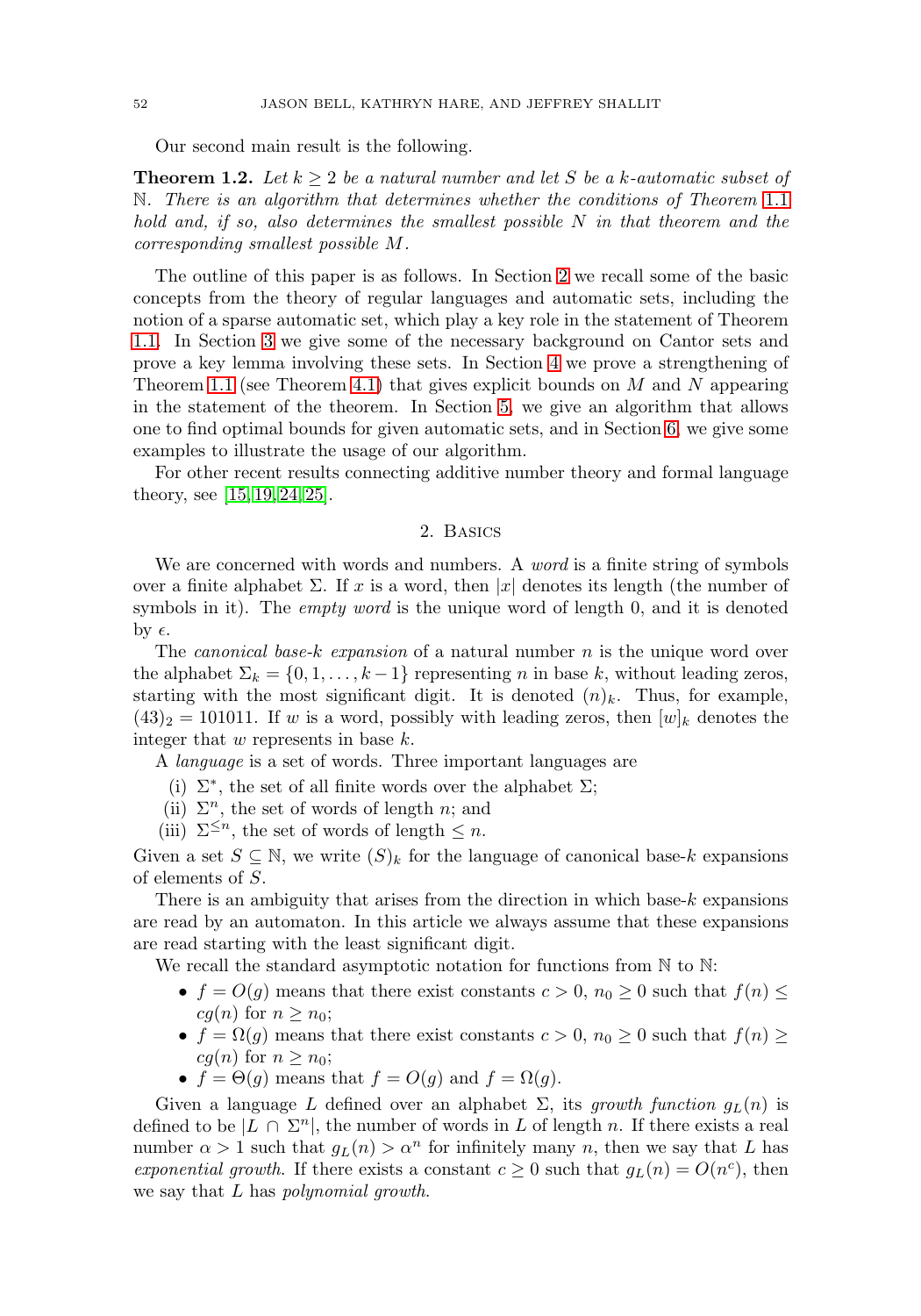A deterministic finite automaton or DFA is a quintuple  $M = (Q, \Sigma, \delta, q_0, F)$ , where Q is a finite non-empty set of states,  $\Sigma$  is the input alphabet,  $q_0$  is the initial state,  $F \subseteq Q$  is a set of final states, and  $\delta: Q \times \Sigma \to Q$  is the transition function. The function  $\delta$  can be extended to  $Q \times \Sigma^* \to Q$  in the obvious way. The language accepted by M is defined to be  $\{x \in \Sigma^* : \delta(q_0, x) \in F\}$ . A language is said to be regular if there is a DFA accepting it [\[13\]](#page-12-5).

A non-deterministic finite automaton or NFA is like a DFA, except that the transition function  $\delta$  maps  $Q \times \Sigma$  to  $2^Q$ . A word x is accepted if some path labeled x causes the NFA to move from the initial state to a final state.

We now state three well-known results about the growth functions of regular languages. These lemmas follow by combining the results in, e.g., [\[9,](#page-12-6) [10,](#page-12-7) [14,](#page-12-8) [28,](#page-13-6) [29\]](#page-13-7).

<span id="page-3-2"></span>**Lemma 2.1.** Let L be a regular language. Then L has either polynomial or exponential growth.

Define  $h_L(n) = |L \cap \Sigma^{\leq n}|$ , the number of words of length  $\leq n$ .

**Lemma 2.2.** Let L be a regular language. The following are equivalent:

- (a)  $L$  is of polynomial growth;
- (b) there exists an integer  $d \geq 0$  such that  $h_L(n) = \Theta(n^d)$ ;
- (c) L is the finite union of languages of the form  $z_0 x_1^* z_1 x_2^* \cdots z_{i-1} x_i^* z_i$  for words  $z_0, z_1, \ldots, z_i, x_1, x_2, \ldots, x_i;$
- (d) there exist a constant j and words  $y_1, y_2, \ldots, y_j$  such that  $L \subseteq y_1^* y_2^* \cdots y_j^*$ .

<span id="page-3-0"></span>**Lemma 2.3.** Let L be a regular language, accepted by a DFA or NFA  $M =$  $(Q, \Sigma, \delta, q_0, F)$ . The following are equivalent:

- (a)  $L$  is of exponential growth;
- (b) there exists a real number  $\rho > 1$  such that  $h_L(n) = \Omega(\rho^n)$ ;
- (c) there exists a state q of M and words  $w_0, x_0, x_1, z_0$  such that  $x_0x_1 \neq x_1x_0$ and  $\delta(q_0, w_0) = \delta(q, x_0) = \delta(q, x_1) = q$ , and  $\delta(q, z_0) \in F$ ;
- (d) there exist words w, x, y, z with  $xy \neq yx$  such that  $w\{x, y\}^*z \subseteq L$ ;
- (e) there exist words  $s, t, u, v$  with  $|t| = |u|$  and  $t \neq u$  such that  $s\{t, u\}^* v \subseteq L$ .

We will also need the following result, which appears to be new.

<span id="page-3-1"></span>**Lemma 2.4.** In Lemma [2.3\(](#page-3-0)e), the words s, t, u, v can be taken to obey the following inequalities:  $|s|, |v| < n$  and  $|t|, |u| < 3n$ , where n is the number of states in the smallest DFA or NFA M accepting L.

*Proof.* Consider those quadruples of words  $(w_0, x_0, x_1, z_0)$  satisfying the conditions of Lemma [2.3\(](#page-3-0)c), namely, that there is a state q of M such that  $\delta(q_0, w_0)$  =  $\delta(q, x_0) = \delta(q, x_1) = q$ , and  $\delta(q, z_0) \in F$ , and  $x_0 x_1 \neq x_1 x_0$ . We can choose  $w_0$ and  $z_0$  minimal so that no state is encountered more than once via the paths  $P_{w_0}$ and  $P_{z_0}$  through M labeled  $w_0$  and  $z_0$ , respectively. Thus without loss of generality we can assume  $|w_0|, |z_0| < n$ .

Next, among all such  $x_0, x_1$ , assume  $x_0$  is a shortest non-empty word and  $x_1$  is a shortest non-empty word paired with  $x<sub>0</sub>$ . Consider the set of states encountered when going from q to q via the path  $P_{x_0}$  labeled  $x_0$ . If some state (other than q) is encountered twice or more, this means there is a loop we can cut out and find a shorter non-empty word  $x'_0$  with  $\delta(q, x'_0) = q$ . By minimality of the length of  $x_0$ , we must have that  $x'_0$  commutes with all words w such that  $\delta(q, w) = w$ . In particular,  $x_0'$  commutes with  $x_0$  and  $x_1$ . Since the collection of words that commute with a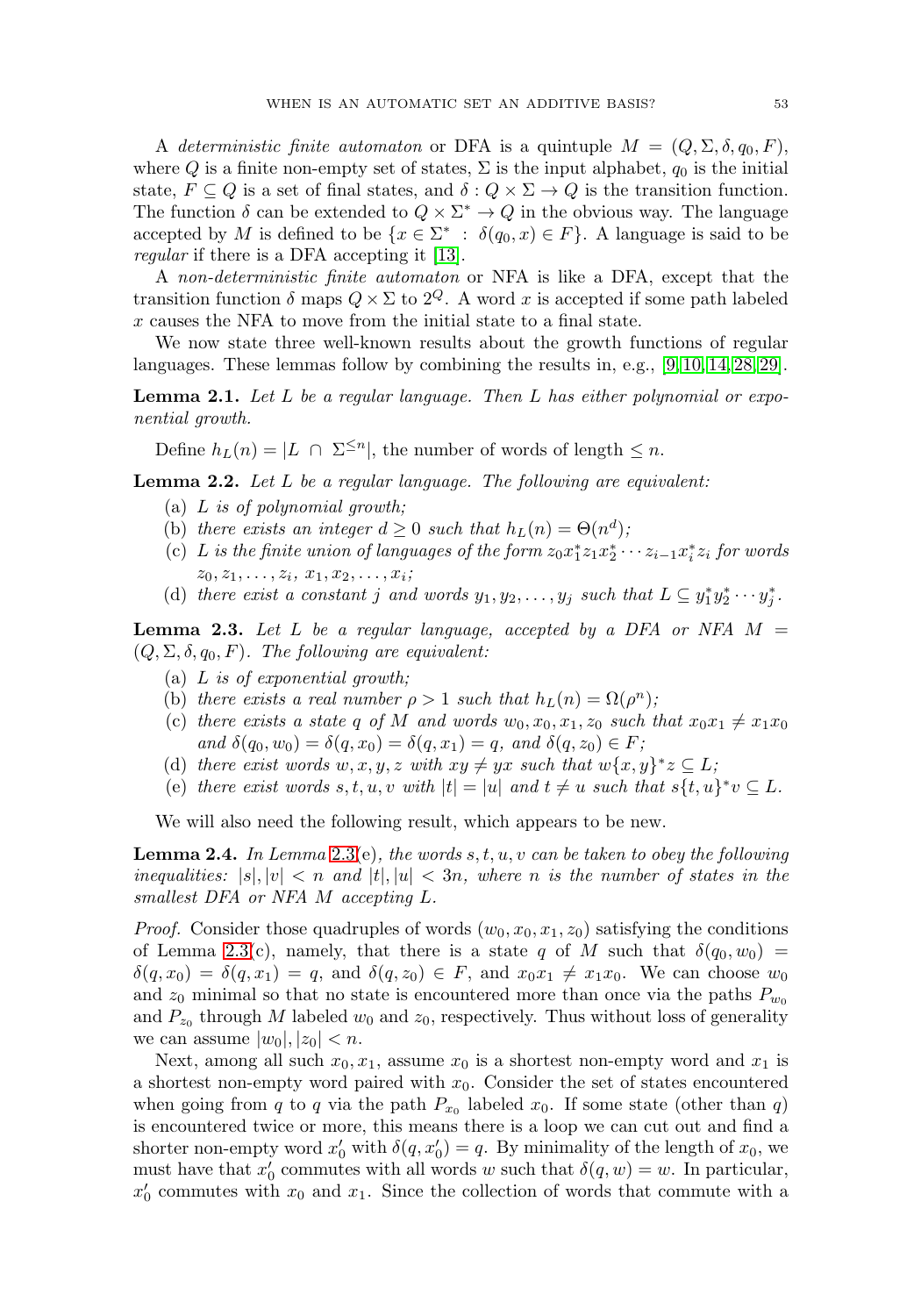non-trivial word consists of powers of a common word [\[18,](#page-12-9) Proposition 1.3.2], we see that if this were the case, then  $x_0$  and  $x_1$  would commute, a contradiction. Thus  $|x_0| \leq n$ . By construction  $|x_1| \geq |x_0|$ . If  $x_0$  is a proper prefix of  $x_1$ , then we have  $x_1 = x_0 x_1'$  for some non-empty word  $x_1'$  with  $\delta(q, x_1') = q$ , and since  $x_0 x_1 \neq x_1 x_0$ , we have  $x_0x_0x_1' \neq x_0x_1'x_0$ . Cancelling  $x_0$  on the left gives  $x_0x_1' \neq x_1'x_0$ . But this contradicts minimality of the length of  $x_1$ .

Thus  $x_1$  has some prefix p with  $|p| \leq |x_0|$  such that  $x_1 = pp'$  and p is not a prefix of  $x_0$ . Let  $q' = \delta(q, p)$ . If  $q' = q$ , then we have  $\delta(q, p) = q$ , and  $x_0 p \neq px_0$ , since p is not a prefix of  $x_0$ . Thus in this case, by minimality of  $x_1$ , we have  $x_1 = p$  and so  $|x_1| \leq n$ . Thus we may assume that  $q' \neq q$ . Then  $\delta(q', p') = q$ . Let u be the label of a shortest path from  $q'$  to q. Then  $|u| < n$  since by removing loops, we may assume the path  $P_u$  visits no state more than once and it does not revisit  $q'$ . Observe that  $|pu| < 2n$  and  $\delta(q, pu) = q$ . Moreover,  $x_0pu \neq pux_0$  since p is not a prefix of  $x_0$ . Thus, by the minimality of  $x_1$ , we have  $|x_1| \le |up| < 2n$ .

Thus we can assume that  $|x_0| \leq n$  and  $|x_1| < 2n$ . Setting  $s = w_0, t = x_0x_1$ ,  $u = x_1x_0$ , and  $v = z_0$  gives the desired inequalities.

*Remark* 2.5. The bound  $3n - 1$  in Lemma [2.4](#page-3-1) is optimal. For example, consider an NFA  $M = (\{q_1, \ldots, q_n\}, \{a, b\}, \delta, q_1, \{q_1\})$  with n states  $q_1, q_2, \ldots, q_n$  connected in a directed cycle with transitions labeled by  $a$ . Add a directed edge labeled  $b$ from  $q_n$  back to  $q_2$ . Then the smallest words obeying the conditions are  $x = a^n$ of length n and  $y = a^{n-1}ba^{n-1}$  of length  $2n - 1$ . Then  $t = xy$  and  $u = yx$  and  $|t| = |u| = 3n - 1.$ 

**Theorem 2.6.** Given a regular language represented by a DFA or NFA, we can decide in linear time whether the language has polynomial or exponential growth.

Proof. See, for example, [\[9\]](#page-12-6).

Now let us change focus to sets of integers. Given a subset  $S \subseteq \mathbb{N}$  we define

(2.1) 
$$
\pi_S(x) = \#\{n \le x \colon n \in S\}.
$$

If there exists an integer  $d \geq 0$  such that  $\pi_S(x) = O((\log x)^d)$ , then we say that S is sparse. Otherwise we say S is non-sparse.

Then the corollary below follows immediately from the above results.

<span id="page-4-0"></span>**Corollary 2.7.** Let  $k \geq 2$  be an integer and let S be a k-automatic subset of N. Then S is non-sparse iff there exists a real number  $\alpha > 0$  such that  $\pi_S(x) = \Omega(x^{\alpha})$ .

Given sets  $S, T$  of real numbers, we let  $S + T$  denote the set

j

$$
\{s+t \; : \; s \in S, t \in T\}.
$$

Furthermore, we let  $S^j =$  $S + S + \cdots + S$ ; this is called the j-fold sum of S. We let  $S^{\leq j} = \bigcup_{1 \leq i \leq j} S^i$ . Note that  $S^{\leq j}$  and  $S^j$  denote, respectively, the set of numbers that can be written as a sum of at most  $j$  elements of  $S$  and those that can be written as a sum of exactly j elements of S. Finally, if S is a set of real numbers and  $\alpha$  is a real number, then  $\alpha S = \{ \alpha x : x \in S \}.$ 

$$
\sqcap
$$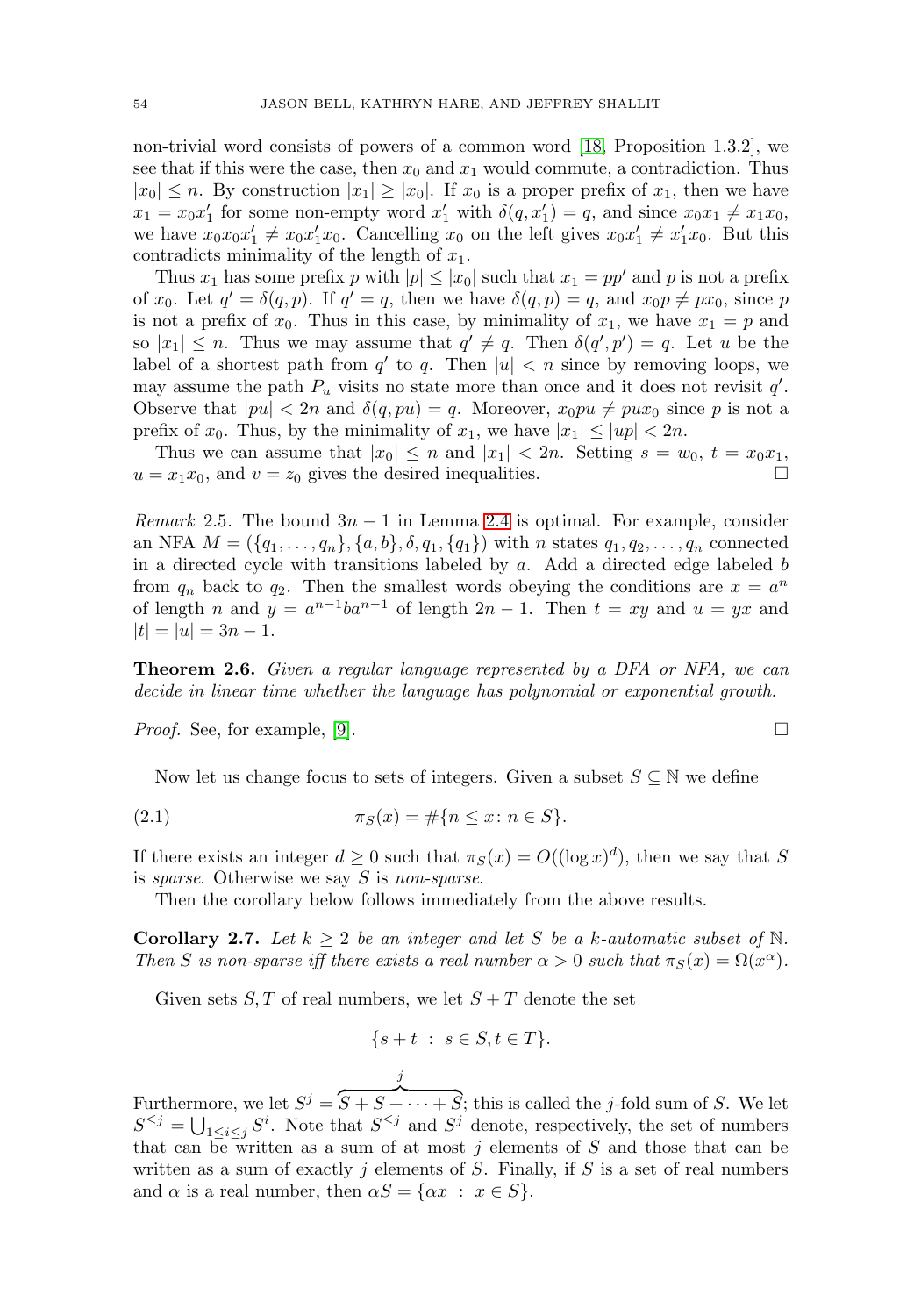### 3. Sums of Cantor sets

<span id="page-5-0"></span>In this section, we quickly recall the basic notions we will make use of concerning Cantor sets. Specifically, we will be dealing with central Cantor sets, which we now define. Let  $(r_k)_{k\geq 1}$  be a sequence of real numbers in the half-open interval  $(0, \frac{1}{2}]$ . Given real numbers  $\alpha < \beta$ , we define a collection of closed intervals  $\{C_w : w \in$  $\{0,1\}^*\}$ , where each  $C_w \subseteq [\alpha,\beta]$ , inductively as follows. We begin with  $C_{\epsilon} = [\alpha,\beta]$ . Having defined  $C_w$  for all binary words of length at most n, given a word w of length  $n + 1$ , we write  $w = w'a$  with  $|w'| = n$  and  $a \in \{0, 1\}$ . If  $a = 0$ , we define  $C_w$  to be the closed interval uniquely defined by having the same left endpoint as  $C_{w'}$  and satisfying  $|C_w|/|C_{w'}| = r_{n+1}$ . If  $a = 1$ , we define  $C_w$  to be the closed interval uniquely defined by having the same right endpoint as  $C_{w'}$  and satisfying  $|C_w|/|C_{w'}| = r_{n+1}$ . We then take  $C_n$  to be the union of the  $C_w$  as w ranges over words of length  $n$ . It is straightforward to see that

$$
C_0 \supseteq C_1 \supseteq C_2 \supseteq \cdots,
$$

and the intersection of these sets is called the central Cantor set associated with the ratios  $r_k$  and initial interval  $[\alpha, \beta]$ . The associated real numbers  $r_k$  are called the associated *ratios of dissection*, and in the case when there is a fixed  $r$  such that  $r_k = r$  for every  $k \geq 1$ , we simply call r the ratio of dissection. A key example is the classical "middle thirds" Cantor set, which is the central Cantor set with ratio of dissection  $\frac{1}{3}$  and initial interval [0, 1].

Let  $k \geq 2$  be a natural number and let  $u, y, z \in \Sigma_k^*$  with  $|y| = |z|$  and  $y \neq z$ . In particular, y and z are non-empty. We define  $C(u; y, z)$  to be the collection of real numbers whose base-k expansion is of the form  $0.uw_1w_2w_3\cdots$  with each  $w_i \in \{y, z\}$ . For example, when  $k = 3$ , u is the empty word,  $y = 0$ , and  $z = 2$ ,  $C(u; y, z)$  is the usual Cantor set. A key lemma used in our considerations rests on a result of Cabrelli, the second-named author, and Molter [\[7\]](#page-12-2), which says that a set formed by taking the sum of  $N$  elements from a Cantor set with a fixed ratio of dissection is equal to an interval when  $N$  is sufficiently large. We use this result to prove the following lemma.

<span id="page-5-1"></span>**Lemma 3.1.** Let  $k \geq 2$  and  $t \geq 1$  be natural numbers and let  $u, y, z \in \Sigma_k^*$  with  $|y| = |z|$  and  $y \neq z$ . Suppose that  $|u| = L$  and  $|y| = |z| = s$ . Then every real number  $\gamma \in [k^{L+s+1}, k^{L+s+1+t}]$  can be expressed as a sum of at most  $k^{2L+2s+t+1}$ elements from  $C(u; y, z)$ .

*Proof.* Let  $s = |y| = |z|$  and write  $y = y_1 \cdots y_s$ ,  $z = z_1 \cdots z_s$ , and  $u = u_1 \cdots u_L$ . Define

$$
Y = \sum_{j=1}^{s} y_j k^{-j},
$$
  
\n
$$
Z = \sum_{j=1}^{s} z_j k^{-j},
$$
  
\n
$$
U = \sum_{j=1}^{L} u_j k^{-j}.
$$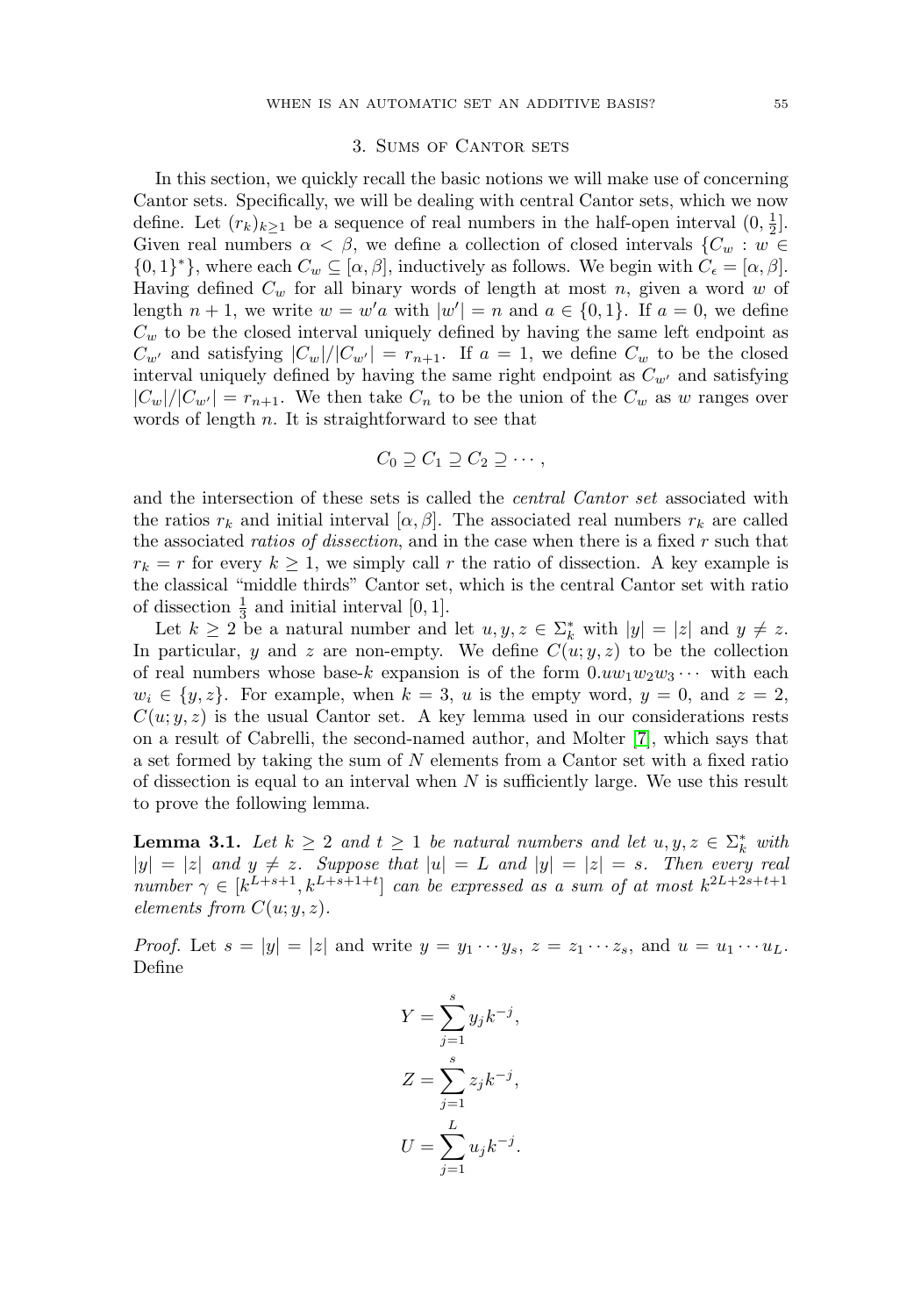We may assume without loss of generality that  $Y < Z$ . Consider the compact set  $C = C(\epsilon; y, z)$ , the numbers whose base-k expansion is of the form  $0.x_1x_2x_3 \cdots$ where  $x_i \in \{y, z\}$ . The two contractions  $S_1(x) = k^{-s}x + Y$  and  $S_2(x) = k^{-s}x + Z$ clearly map C into C; hence C contains  $S_1(C) \cup S_2(C)$ . We claim that this containment is in fact an equality. To see this, let x be a real number with base- $k$ expansion  $0.x_1x_2x_3 \cdots$  with  $x_i \in \{y, z\}$ . Then x is mapped to  $0.yx_1x_2 \cdots$  under  $S_1$  and to  $0.zx_1x_2 \cdots$  under  $S_2$ . In particular,  $x = S_1(0.x_2x_3 \cdots)$  if  $x_1 = y$  and  $x = S_2(0.x_2x_3\cdots)$  if  $x_1 = z$ .

Next, consider  $C'$ , the set obtained by beginning with the non-trivial interval  $[\alpha, \beta]$  where  $\alpha = (1 - k^{-s})^{-1}Y$  and  $\beta = (1 - k^{-s})^{-1}Z$  and forming the central Cantor set with ratio of dissection  $k^{-s}$ .

Then C' also has the property that  $C' = S_1(C') \cup S_2(C')$ . Indeed, the set  $C'_n$ that arises at level  $n$  in the Cantor set construction is the union of the images of  $[\alpha, \beta]$  under the *n*-fold compositions  $S_{j_1} \circ \cdots \circ S_{j_n}$ , where  $j_i \in \{1,2\}$  for  $i = 1,\ldots,n$ . Then  $C'$  is simply the intersection of the  $C'_n$  for  $n \geq 1$ .

Since there is a unique non-empty compact set with the above invariance property under the two contractions  $S_1$  and  $S_2$ , we must have  $C = C'$ . Thus C has a central Cantor set construction with ratio of dissection  $k^{-s}$ . It now follows from [\[7,](#page-12-2) Proposition 2.2] that the m-fold sum  $C^m$  equals the interval  $[m\alpha, m\beta]$  whenever  $m \geq k^s - 1$ .

The set  $C(u; y, z)$  is equal to  $\sum_{j=1}^{L} u_j k^{-j} + k^{-L}C := U + k^{-L}C$ . Observe that if  $C^m = [c, d]$ , then  $(k^{-L}C)^m = [k^{-L}c, k^{-L}d]$  and the m-fold sum of  $U + k^{-L}C$  is simply the interval  $mU+[k^{-L}c, k^{-L}d]$ . Thus for all  $m \geq k^s-1$ ,  $C(u; y, z)^m$  contains the non-trivial interval  $mI$  where  $I = [U + k^{-L}\alpha, U + k^{-L}\beta]$ . The intervals  $mI$  and  $(m+1)I$  overlap whenever

$$
(m+1)(U + k^{-L}\alpha) \le m(U + k^{-L}\beta),
$$

which occurs precisely when  $m \ge (k^L U + \alpha)(\beta - \alpha)^{-1}$ . Since  $\beta - \alpha \ge 1/k^s$  and  $U, \alpha \leq 1$ , we see that for  $m \geq k^{L+s} + k^s$ , the intervals  $mI$  and  $(m+1)I$  overlap. Thus

$$
\bigcup_{m\geq k^{L+s}+k^s} mI \supseteq [k^{L+s+1},\infty).
$$

Consequently, we have that the interval  $[k^{L+s+1}, k^{L+s+1+t}]$  is contained in the union of the m-fold sums of  $C(u; y, z)$  with  $m = k^{L+s} + k^s, \ldots, N$  whenever N is such that  $N(U + k^{-L}\beta) \geq k^{L+s+t+1}$ . Since  $U + k^{-L}\beta \geq k^{-L-s}$  we see that we can take  $N = k^{2L+2s+t+1}$ . This proves that every number in  $[k^{L+s+1}, k^{L+s+1+t} - 1]$  can be expressed as a sum of at most N elements from  $C(u; y, z)$ .  $\Box$ 

### 4. The first main result

<span id="page-6-1"></span>In this section we prove the following theorem.

<span id="page-6-0"></span>**Theorem 4.1.** Let  $k \geq 2$  be a natural number and let S be a non-sparse kautomatic subset of N with  $gcd(S)=1$ . Then there exist effectively computable natural numbers  $N = N(S)$  and  $M = M(S)$  such that every natural number  $n \geq M$ can be expressed as a sum of at most N elements from S. Moreover, if the minimal DFA accepting S has m states, then  $N \leq 5k^{16m+3}$  and  $M \leq 3k^{16m+5}$ .

<span id="page-6-2"></span>Remark 4.2. We note that the non-sparse and gcd hypotheses on S are, in fact, necessary to obtain the conclusion of the statement of the theorem.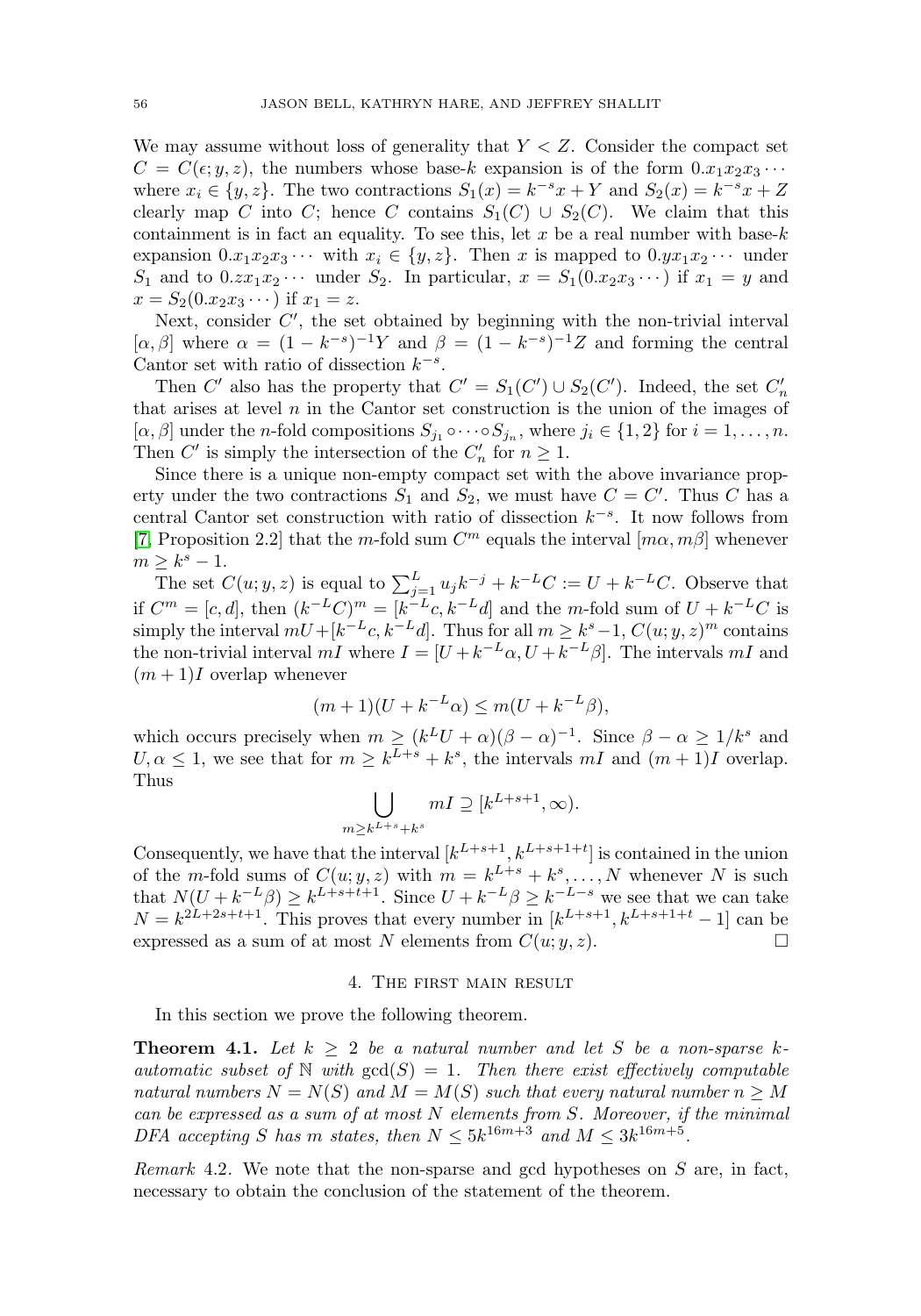If  $gcd(S) = q > 1$ , then every sum of elements of S is divisible by q.

On the other hand, if S is a sparse k-automatic set, then  $\pi_S(x) = O((\log x)^d)$ for some  $d \geq 0$ . In particular, there is some  $C > 0$  such that for all  $x \geq 2$  there are at most  $C(\log x)^d$  elements of S that are  $\lt x$ . Thus there are at most  $C^i(\log x)^{di}$ elements of  $S$  smaller than  $x$  that can be written as the sum of  $i$  elements of  $S$ . Hence there are at most  $\sum_{0 \leq i \leq I} C^i (\log x)^{di}$  elements of S smaller than x that can be written as the sum of at most I elements of S. But this is  $O((\log x)^{dI+1})$ , which for large  $x$  is smaller than  $x$ .

This remark combined with Theorem [4.1](#page-6-0) easily gives Theorem [1.1.](#page-1-0)

Remark 4.3. The bounds in Theorem [4.1](#page-6-0) are close to optimal. If one considers the set S of all natural numbers whose base-k expansion has j digits, for  $j \geq 0$  and  $j \equiv -1 \pmod{m}$ , then the minimal DFA accepting S has size m. On the other hand, every element of S has size at least  $k^{m-2}$ . So for each natural number  $d \ge 1$ the interval  $[1, k^{md-2} - 1] \cap S$  has size at most  $k^{m(d-1)-1} - 1$ . Thus  $k^{md-2} - 1$ cannot be expressed as a sum of fewer than  $k^{m-2}$  elements of S for  $m \geq 2$ .

Before we prove Theorem [4.1,](#page-6-0) we need some auxiliary results. We recall that a subset T of the natural numbers is *c*-syndetic for a natural number c if  $n \in T$ implies that there exists  $i \in \{1, \ldots, c\}$  such that  $n + i \in T$ . If T is c-syndetic for some  $c$ , we say that  $T$  is *syndetic*.

<span id="page-7-0"></span>**Proposition 4.4.** Let  $k \geq 2$  be a natural number and let S be a non-sparse kautomatic subset of the natural numbers whose minimal accepting DFA has m states. If T is the set of all numbers that can be written as a sum of at most  $k^{11m+1}$  elements of S, then for each  $M>k^{7m+1}$  there exists  $n \in T$  such that  $|M - n| < k^{12m+1}$ . In particular, T is  $(2k^{12m+1})$ -syndetic.

*Proof.* Since S is non-sparse, by Lemma [2.4](#page-3-1) we have that there exist words  $u, y, z, v$  $\mathcal{E} \in \Sigma_k^*$  with  $y \neq z$  and  $|u|, |v| \leq m$ ,  $|y| = |z| \leq 3m$  such that  $\mathcal{L}(S)$  contains  $u\{y, z\}^*v$ . Let  $L = |u|$  and  $s = |y| = |z|$ . By Lemma [3.1,](#page-5-1) taking  $t = s$ , each  $\alpha \in [k^{L+s+1}]$ ,  $k^{L+2s+1}$  can be expressed as a sum of at most  $k^{2L+3s+1} \leq k^{11m+1}$  elements from  $C(u; y, z)$ .

Now let  $0 \le \alpha < \beta < 1$  be real numbers. Suppose that M is a natural number with base-k expansion  $x_0x_1 \cdots x_d$  (and  $x_0 \neq 0$ ) with  $d \ge \max(L + 2s + 1, K +$  $2L + s + 2$ . We let x denote the k-adic rational number with base-k expansion  $0.x_0x_1 \cdots x_d$ . Then for  $j \in \{0,1,\ldots,s-1\}$ , the number  $k^{L+s+2+j}x$  has base-k expansion

$$
x_0 x_1 \cdots x_{L+s+j+1} \cdot x_{L+s+j+2} \cdots x_d \in [k^{L+s+1}, k^{L+2s+1}],
$$

and so by Lemma [3.1](#page-5-1) there exist  $r \leq k^{2L+3s+1}$  and  $y_1, \ldots, y_r \in C(u; y, z)$  such that  $y_1 + \cdots + y_r = k^{L+s+2+j}x.$ 

Let  $\ell$  be a positive integer and let  $C_{\ell}(u, v; y, z)$  denote the set of k-adic rationals whose base-k expansions are of the form  $0.uw_1w_2\cdots w_\ell v$  with  $w_1,\ldots,w_\ell\in\{y,z\}$ and let K denote the length of v. Observe that given  $\epsilon > 0$  we have that there is a natural number N such that whenever  $x \in C(u; y, z)$  and  $\ell > N$  there exists  $x' \in C_{\ell}(u, v; y, z)$  such that  $|x - x'| < k^{-\ell s - L}$ . In particular, there exist  $y_{1,\ell}, y_{2,\ell}, \ldots, y_{r,\ell} \in C_{\ell}(u, v; y, z)$  such that  $|y_{i,\ell} - y_i| < k^{-\ell s - L}$  for  $i = 1, \ldots, r$ .

Thus

$$
|y_{1,\ell} + \dots + y_{r,\ell} - k^{L+s+2+j}x| < rk^{-\ell s - L} \le k^{2L+3s+1}k^{-\ell s - L} = k^{L+(3-\ell)s+1}.
$$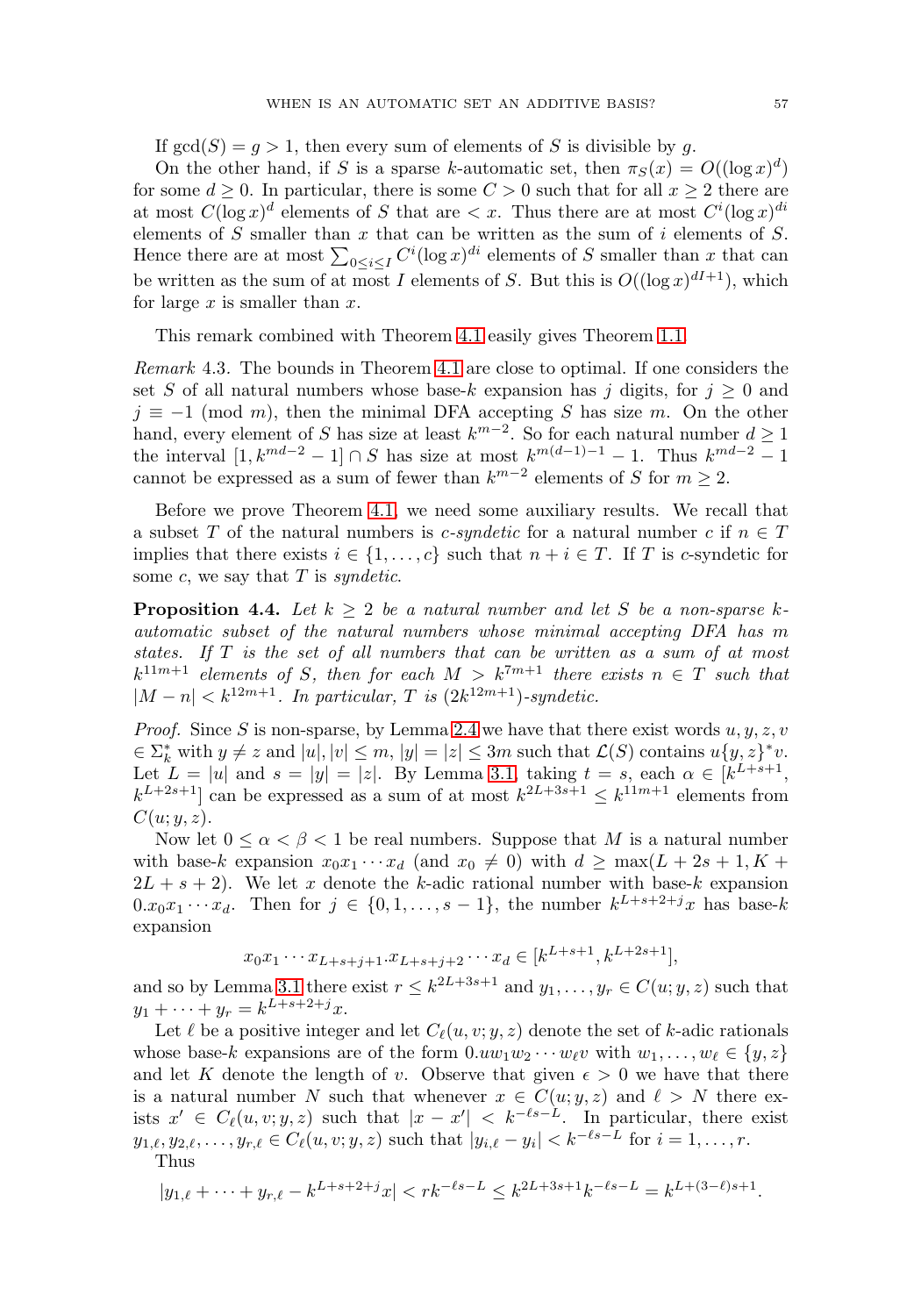Observe that  $k^{L+\ell s+K}y_{i,\ell} \in S$  for  $i = 1, \ldots, r$  and so  $k^{L+\ell s+K}y_{1,\ell} + \cdots + k^{L+\ell s+K}y_{r,\ell}$ is a sum of at most  $k^{2L+3s+1}$  elements of S. By construction it is at a distance of at most  $k^{L+\ell s+K}k^{L+(3-\ell)s+1} = k^{2L+3s+K+1}$  from  $k^{(\ell+1)s+2L+K+2+j}x$ . Since j can take any value in  $\{0, 1, \ldots, s-1\}$  and since  $d > K + 2L + s + 2$ , we see that we can find an element in  $S^{\leq r}$  that is at a distance of at most  $k^{2L+3s+K+1}$  from M. Finally, since  $L + 2s + 1$ ,  $K + 2L + s + 2 < 7m + 1$  and  $2L + 3s + K + 1 < 12m + 1$ , we obtain the desired result.  $\Box$ 

Before proving Theorem [4.1](#page-6-0) we need two final results about automatic sets.

<span id="page-8-0"></span>**Lemma 4.5.** Let  $k \geq 2$ , and suppose  $S \subseteq \mathbb{N}$  is a k-automatic set whose minimal accepting DFA has m states. If  $gcd(S)=1$ , then there exist distinct integers  $s_1, s_2,..., s_\ell \in S$ , all less than  $k^{2m+2}$ , such that  $gcd(s_1, s_2,..., s_\ell) = 1$ .

*Proof.* If  $1 \in S$ , there is nothing to prove, so we may assume that  $1 \notin S$ . Let N denote the smallest natural number such that  $gcd(S \cap [1, N + 1]) = 1$  and let  $d = \gcd(S \cap [1, N])$ . In particular,  $\gcd(d, N + 1) = 1$ . By assumption,  $d > 1$ . We claim that  $N \leq k^{2m+2}$ . We write  $d = k_0 d_0$ , where  $gcd(d_0, k) = 1$  and with  $k_0$ dividing a power of  $k$ .

We first consider the case when  $k_0 > 1$ . Let  $a \in \{0, 1, \ldots, k-1\}$  be such that  $N + 1 \equiv a \pmod{k}$ . Then  $gcd(a, k_0) = 1$  since if this is not the case then there is some prime p that divides both a, d, and k, and so p would divide  $N+1$  and d, which is a contradiction. Then notice that  $S_a := \{n \geq 0: kn + a \in S\}$  contains  $(N+1-a)/k$  and contains no natural number smaller than  $(N+1-a)/k$ , since if  $kn + a \in S$  for some  $n < (N + 1 - a)/k$ , then  $d|(kn + a)$  and so  $k_0|(kn + a)$ . But this is impossible, because if p is a prime that divides  $k_0$  (and consequently k), then it must divide a, which we have shown cannot occur. Notice that  $S_a$  must have a minimal accepting DFA with at most  $m$  states. But it is straightforward to see that a non-empty set whose minimal accepting DFA has at most m states must contain an element of size at most  $k^m$  and so  $N + 1 < k^{m+1} + k$ .

Next consider the case when  $k_0 = 1$ , so  $gcd(d, k) = 1$ . We let  $t_s \cdots t_0$  denote the base-k expansion of  $N+1$ . We claim that  $s \leq 2m$ . To see this, suppose that  $s > 2m$ and let  $T_i := \{n \geq 0: k^{i+1}n + [t_i \cdots t_0]_k \in S\}$  for  $i = 0, \ldots, m$ . Then since the minimal DFA accepting S has m states we see there exist  $i, j \leq m$  with  $i < j$  such that  $T_i = T_j$ . Also, since each  $T_\ell$  has a minimal accepting DFA with at most m states and each  $T_{\ell}$  is non-empty, we have that there is some least element  $r_{\ell} \in T_{\ell}$ with  $r_{\ell} < [t_s \cdots t_{\ell+1}]_k \in T_{\ell}$ . Observe that  $r'_{\ell} := k^{\ell+1} r_{\ell} + [t_{\ell} \cdots t_0]_k < N + 1$ and so d divides  $r'_\ell$ . Moreover, for all  $r \leq [t_s \cdots t_{\ell+1}]_k$  with  $r \in T_\ell$  we have  $k^{\ell+1}r + [t_{\ell} \cdots t_0]_k \equiv 0 \pmod{d}$ . Thus since k and d are relatively prime, we see that  $T_{\ell} \cap [0, [t_s \cdots t_{\ell+1}]_k - 1]$  is non-empty and contained in a single arithmetic progression of difference d, but  $[t_s \cdots t_{\ell+1}]_k$  is not in this arithmetic progression.

But now we have that  $T_i = T_j$  with  $i < j$  and so  $T_j \cap [0, [t_s \cdots t_{i+1}]_k - 1]$ is contained in a single arithmetic progression mod d. On the other hand,  $T_i \cap$  $[0, [t_s \cdots t_{i+1}]_k - 1]$  is non-empty and contained in a single arithmetic progression mod d, and by the above remarks,  $[t_s \cdots t_{i+1}]_k < [t_s \cdots t_{i+1}]_k$  is not in this progression, a contradiction. Thus we see that  $s \leq 2m$  and so  $N < k^{2m+2}$ .  $\Box$ 

<span id="page-8-1"></span>**Lemma 4.6.** Let  $k \geq 2$ , let m and c be natural numbers, and let  $S \subseteq \mathbb{N}$  be a k-automatic set with  $gcd(S)=1$  whose minimal accepting DFA has m states. If U is the set of elements that can be expressed as a sum of at most  $2ck^{4m+2}$  elements of S, then there is some  $N \leq ck^{4m+4}$  such that U contains  $\{N, N+1, \ldots, N+c\}$ .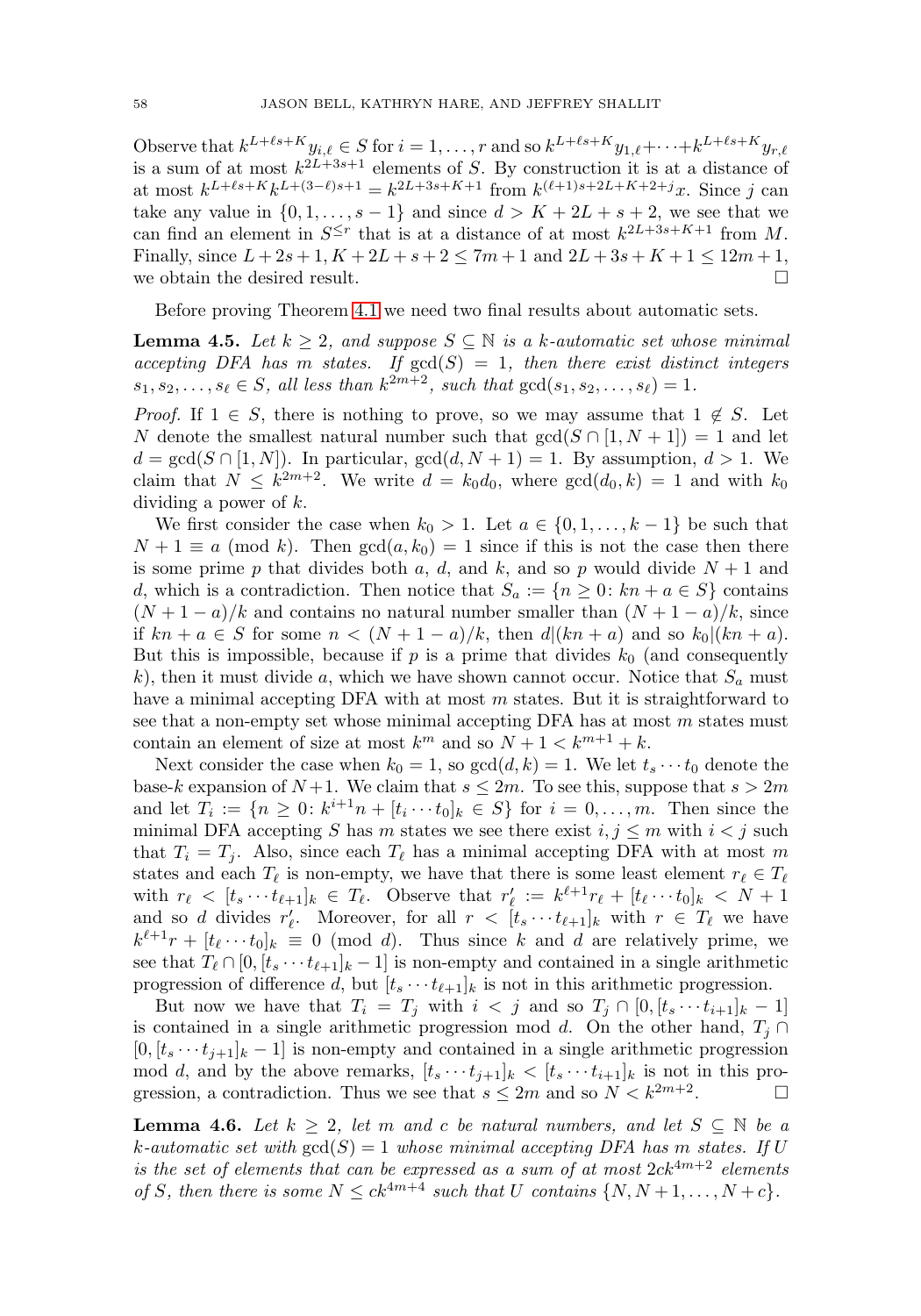*Proof.* From Lemma [4.5](#page-8-0) we know there exist  $s_1, s_2, \ldots, s_\ell \in S$  with  $s_1 < \cdots < s_\ell \leq$  $k^{2m+2}$  such that  $gcd(s_1,\ldots,s_\ell)=1$ .

It follows from a result of Borosh and Treybig [\[4,](#page-12-10) Theorem 1] that there exist integers  $a_1, \ldots, a_\ell \in \mathbb{Z}$  with  $|a_i| \leq k^{2m+2}$  such that  $\sum a_i s_i = 1$ .

Now let  $t = ck^{2m+2}$  and consider the number  $N := ts_1 + \cdots + ts_\ell$ . For each  $i = 1, \ldots, c$  we have that  $N+i = (t+ia_1)s_1 + \cdots + (t+ia_\ell)s_\ell$  is a non-negative integer linear combination of  $s_1, \ldots, s_\ell$  and  $|t + ia_j| \leq 2ck^{2m+2}$  for  $j \in \{1, \ldots, \ell\}$ . Thus we see that if U is the set of integers that can be expressed as at most  $2ck^{2m+2}\ell$  elements of S, then U contains  $\{N, N+1, \ldots, N+c\}$ , where  $N = ts_1 + \cdots + ts_\ell \leq ck^{2m+2}\ell$ . Since  $\ell \leq k^{2m+2}$ , we obtain the desired result.  $\Box$ 

We are now ready for the proof of our first main result.

*Proof of Theorem [4.1](#page-6-0).* Let m be the size of the minimal accepting DFA for  $S$ . By Proposition [4.4](#page-7-0) if  $T$  is the set of elements that can be expressed as the sum of at most  $k^{11m+1}$  elements of S, then T is  $2k^{12m+1}$ -syndetic. Let  $c = 2k^{12m+1}$ . By assumption  $gcd(S) = 1$ , and so by Lemma [4.6](#page-8-1) there is some  $N_1 \leq 2ck^{4m+2} =$  $4k^{16m+3}$  and some natural number  $M_1 \leq c k^{4m+4} \leq 2k^{16m+5}$  such that each element from  $\{M_1, M_1 + 1, \ldots, M_1 + c\}$  can be expressed as a sum of at most  $N_1$  elements of  $\{s_1,\ldots,s_d\} \subseteq S$ . Then let  $M_0$  denote the smallest natural number in T. Since  $T \supseteq S$  and the minimal DFA for S has size at most m, we see that  $M_0 \leq k^m$ .

We claim that every natural number that is greater than  $M := M_0 + M_1 \leq$  $3k^{16m+5}$  can be expressed as a sum of at most  $N := k^{11m+1} + N_1 \leq 5k^{16m+3}$ elements of S. To see this, suppose, in order to get a contradiction, that this is false. Then there is some smallest natural number  $n > M$  that cannot be expressed as a sum of at most N elements of S. Observe that  $n-M_1 > M_0$ ; since T is syndetic and  $M_0 \in T$ , there is some  $t \in T$  with  $t \leq n - M_1 < t + c$ . Thus  $n = t + M_1 + j$  for some  $j \in \{0, 1, \ldots, c-1\}$ . Since  $M_1 + j$  is a sum of at most  $N_1$  elements of S and t is the sum of at most  $k^{11m+1}$  elements of S, we see that n is the sum of at most N elements of S, contradicting our assumption that  $n$  has no such representation. The result follows.

## 5. An algorithm

<span id="page-9-0"></span>In this section, we prove Theorem [1.2,](#page-2-1) giving an algorithm to find the smallest number j (if it exists) such that S is an asymptotic additive basis (resp., additive basis) of order j for the natural numbers, where  $S$  is a k-automatic set of natural numbers. We use the fact that there is an algorithm for deciding the truth of first-order propositions (involving + and  $\leq$ ) about automatic sequences [\[1,](#page-12-11) [6,](#page-12-12) [8\]](#page-12-13).

Proof of Theorem [1.2](#page-2-1). From Theorem [4.1](#page-6-0) and Remark [4.2,](#page-6-2) we know that S forms an asymptotic additive basis of order j, for some j, if and only if S is non-sparse and has gcd 1. This sparsity criterion can be tested using Lemma [2.1.](#page-3-2) The condition  $gcd(S) = 1$  can be tested as follows: compute the smallest non-zero member m of S, if it exists. Then  $gcd(S)$  must be a divisor of m. For each divisor d of m, form the assertion

$$
\forall n \ge 0 \ (n \in S) \implies \exists t \text{ such that } n = dt
$$

and check it using the algorithm for first-order predicates mentioned above. (Note that for each invocation  $d$  is actually a constant, so that  $td$  actually is shorthand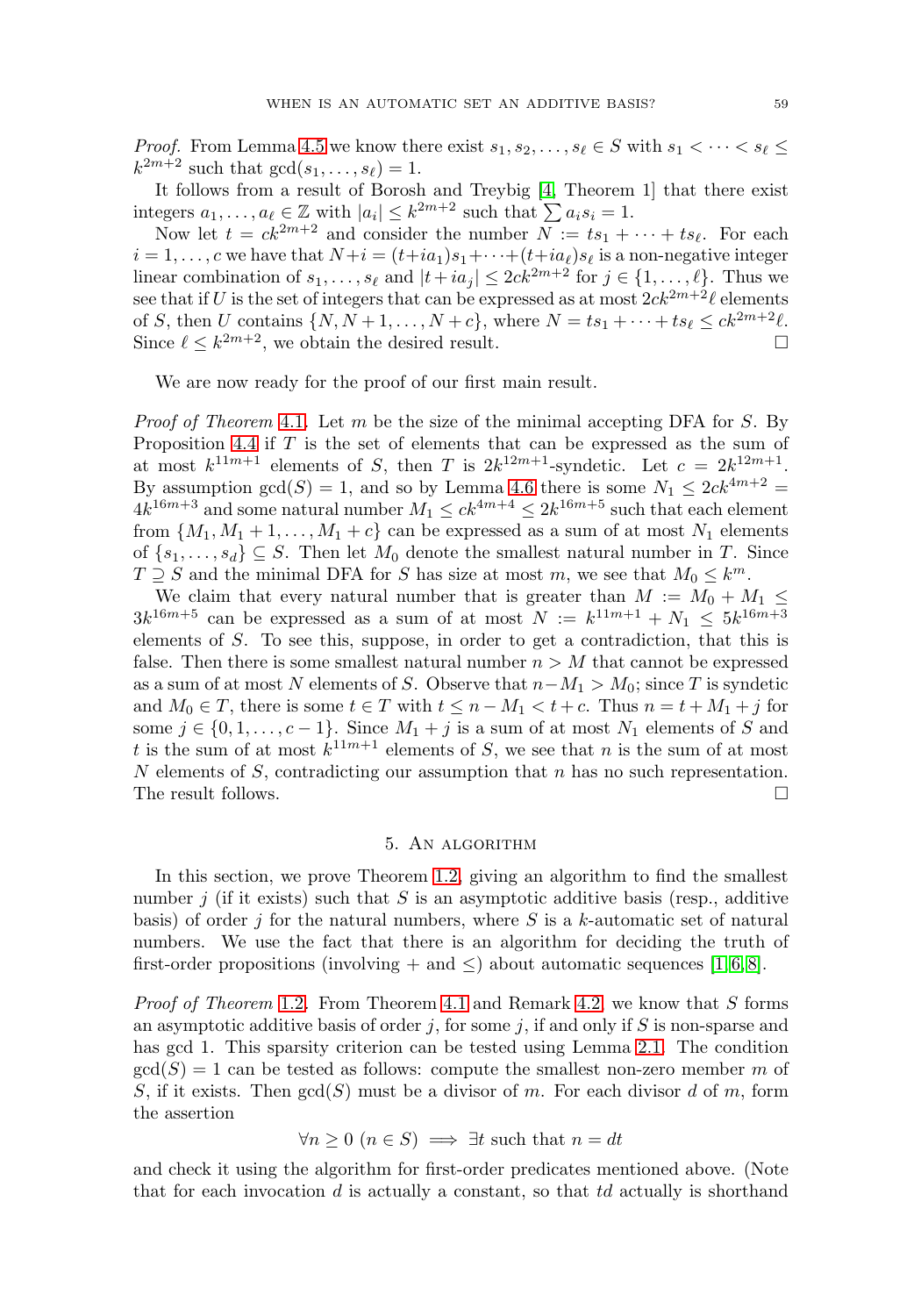for  $\overline{t+t+\cdots+t}$ , which uses addition and not multiplication.) The largest such d equals  $gcd(S)$ .

Once  $S$  passes these two tests, we can test if  $S$  is an asymptotic additive basis of order  $j$  by writing and checking the predicate (5.2)

<span id="page-10-1"></span> $\exists M \forall n \geq M \; \exists x_1, x_2, \ldots, x_j \; \text{such that} \; x_1, x_2, \ldots, x_j \in S \; \wedge \; n = x_1 + x_2 + \cdots + x_j,$ which says every sufficiently large integer is the sum of  $j$  elements of  $S$ . We do this for  $j = 1, 2, 3, \ldots$  until the smallest such j is found. This algorithm is guaranteed to terminate in light of Theorem [4.1.](#page-6-0)

Finally, once  $j$  is known, the optimal M in [\(5.2\)](#page-10-1) can be determined as follows by writing the predicate in  $(5.2)$  together with the assertion that M is the smallest such integer. Using the decision procedure mentioned above, one can effectively create a DFA accepting  $(M)_k$ , which can then be read off from the transitions of the DFA.

To test if S is an additive basis of order  $j$ , we need, in addition to the nonsparseness of S and  $gcd(S) = 1$ , the condition  $1 \in S$ , which is easily checked. If S passes these tests, we then write and check the predicate

$$
\forall n \geq 0 \quad \exists x_1, x_2, \dots, x_j \quad \text{such that} \quad x_1, x_2, \dots, x_j \in S \quad \land \quad n = x_1 + x_2 + \dots + x_j,
$$

which says every integer is the sum of j elements of S. We do this for  $j = 1, 2, 3, \ldots$ until the least such  $j$  is found.  $\Box$ 

Remark 5.1. The same kind of idea can be used to test if every element of N (or every sufficiently large element) is the sum of j distinct elements of a  $k$ -automatic set S. For example, if  $j = 3$ , we would have to add the additional condition that

$$
x_1 \neq x_2 \ \land \ x_1 \neq x_3 \ \land \ x_2 \neq x_3.
$$

We can also test if every element is *uniquely* representable as a sum of  $j$  elements of S. Similarly, we can count the number  $f(n)$  of representations of n as a sum of j elements of S. It follows from [\[8\]](#page-12-13) that, for k-automatic sets S, the function  $f(n)$ is k-regular and one can give an explicit representation for it.

#### 6. Examples

<span id="page-10-0"></span>In this section, we give some examples that illustrate the power of the algorithm provided in the preceding section.

**Example 6.1.** Let S be the 3-automatic set of Cantor numbers

 $C = \{0, 2, 6, 8, 18, 20, 24, 26, 54, 56, 60, 62, 72, 74, 78, 80, 162, \ldots\},\$ 

that is, those natural numbers (including 0) whose base-3 expansions consist of only the digits 0 and 2. Then every even number is the sum of exactly two elements of C. To see this, consider an even natural number N. Write  $N/2 = x + y$ , choosing the base-3 expansions of  $x$  and  $y$  digit-by-digit as follows:

- (a) if the digit of  $N/2$  is 2, choose 1 for the corresponding digit in both x and  $\overline{u}$ :
- (b) if the digit of  $N/2$  is 1, choose 1 for the corresponding digit in x and 0 for the corresponding digit in y;
- (c) if the digit of  $N/2$  is 0, choose 0 for the corresponding digit in both x and y.

d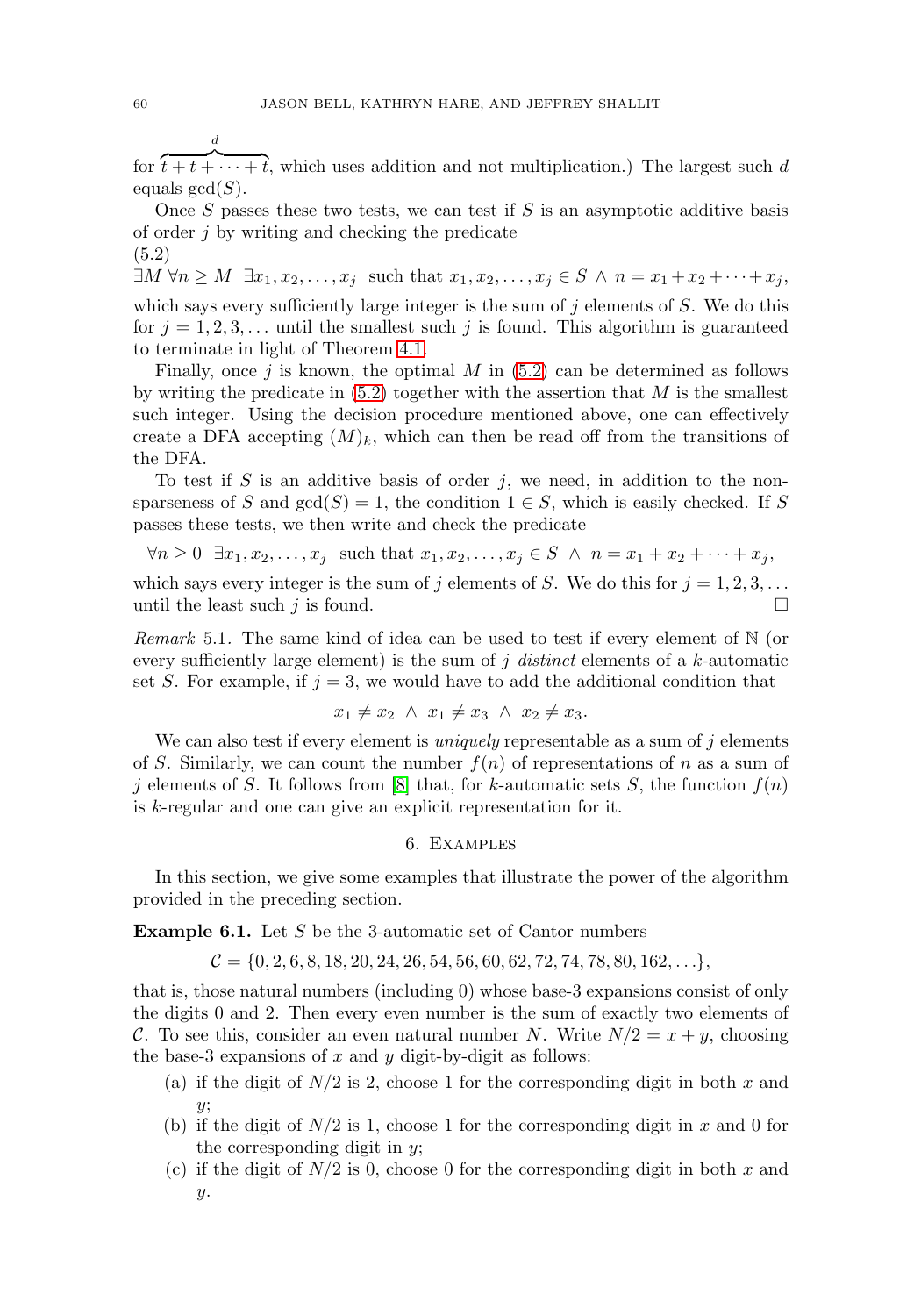Then  $N = 2x + 2y$  gives the desired representation.

**Example 6.2.** Let S be the 2-automatic set of "evil" numbers

 $\mathcal{E} = \{0, 3, 5, 6, 9, 10, 12, 15, 17, 18, 20, 23, 24, 27, 29, 30, 33, 34, 36, 39, \ldots\},\$ 

that is, those natural numbers (including 0) for which the sum of the binary digits is even (see, e.g., [\[3,](#page-12-14) p. 431]). Then every integer other than  $\{1, 2, 4, 7\}$  is the sum of three elements of  $\mathcal E$ . In fact, every integer except  $\{2,4\} \cup \{2 \cdot 4^i - 1 : i \geq 1\}$ is the sum of two elements of  $\mathcal{E}$ .

**Example 6.3.** Let S be the 2-automatic set

$$
\mathcal{R} = \{n : r(n) = -1\}
$$
  
= {3, 6, 11, 12, 13, 15, 19, 22, 24, 25, 26, 30, 35, 38, 43, 44, 45, 47, ...},

where  $r(n)$  is the Golay-Rudin-Shapiro function [\[11,](#page-12-15) [12,](#page-12-16) [26,](#page-13-8) [27\]](#page-13-9). Then every integer except  $\{0, 1, 2, 3, 4, 5, 7, 8, 10, 11, 13, 20\}$  is the sum of two elements of  $\mathcal{R}$ .

**Example 6.4.** Let S be the 4-automatic set

$$
\mathcal{D} = \{0, 1, 4, 5, 16, 17, 20, 21, 64, 65, 68, 69, 80, 81, 84, 85, \ldots\}
$$

of integers representable in base 4 using only the digits 0 and 1. See, for example, [\[5,](#page-12-17) [20\]](#page-12-18). Then every natural number is representable as the sum of three elements of D. In fact, even more is true: every natural number is uniquely representable as the sum of one element chosen from  $D$  and one element chosen from  $2D$ .

All these examples can be proved "automatically" by the Walnut theoremproving software [\[22\]](#page-12-19). On a laptop each proof is completed within 21 milliseconds.

#### 7. Concluding remarks

It is natural to ask if our results can be extended to  $k$ -context-free sets [\[17,](#page-12-20) [21\]](#page-12-21). In this more general setting, however, Theorem [1.1](#page-1-0) no longer holds. The following example was shown to the third author by a participant of the Knuth 80 conference held in January 2018 in Piteå, Sweden.

**Example 7.1.** Let  $k = 2$  and consider the set

 $S = \{n : (n)_2 = 10^n x, \text{ where } |x| = n > 0\} \cup \{0\}.$ 

It is easy to see that this set is 2-context-free. Furthermore, we have  $\pi_S(x)$  =  $\Theta(x^{1/2})$ .

However, to represent numbers of the form  $2^{n}(2^{n}-1)$  with elements of S we need at least  $n/2$  summands, because adding together elements of S in decreasing order introduces at most two additional 1's in the high order bits with each additional summand. One 1 bit can derive from the block at the beginning, and the other can derive from a carry from the least significant digits.

So S cannot have an asymptotic basis of any finite order, even though it has the right density.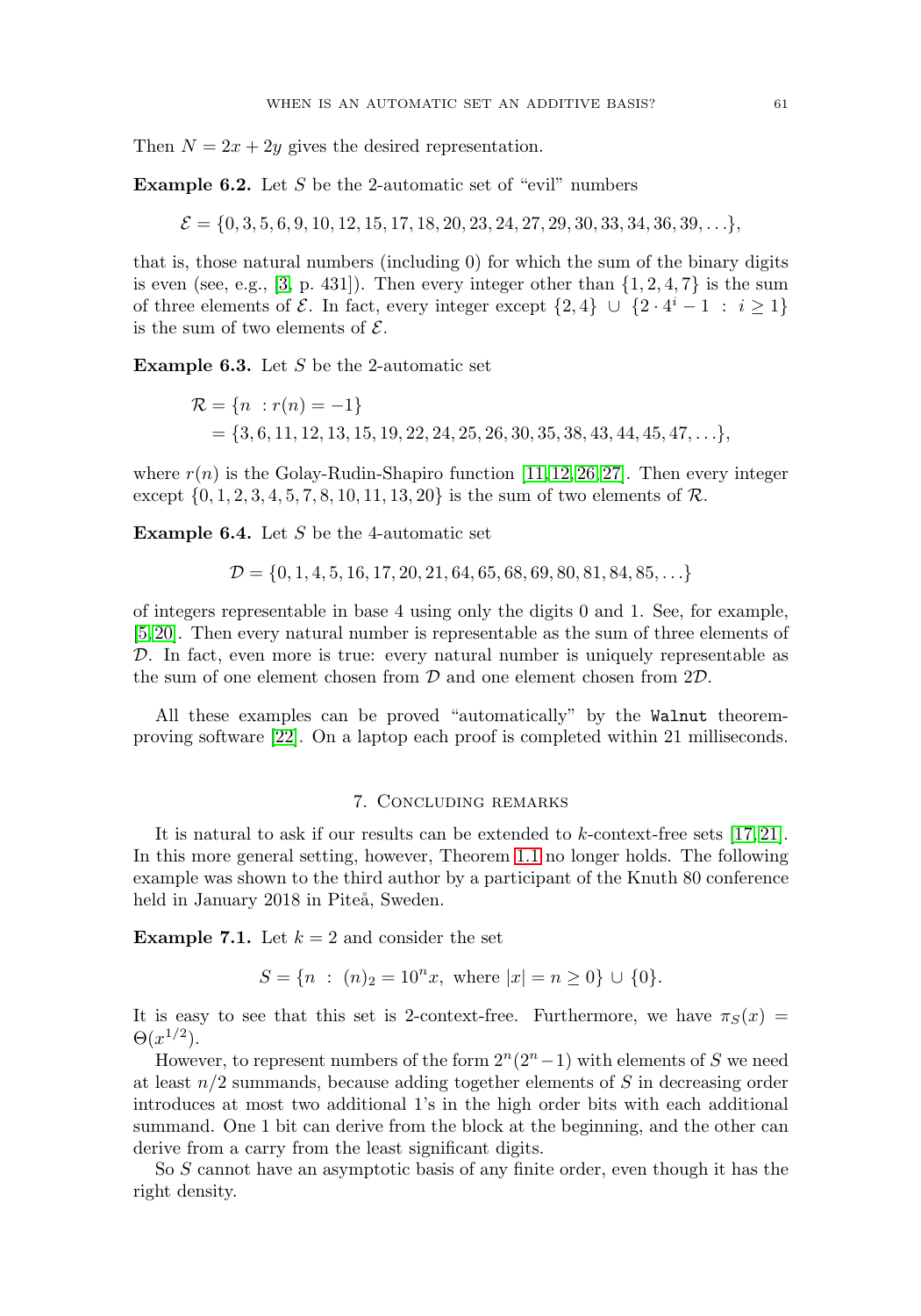#### **REFERENCES**

- <span id="page-12-11"></span>[1] Jean-Paul Allouche, Narad Rampersad, and Jeffrey Shallit, Periodicity, repetitions, and orbits of an automatic sequence, Theoret. Comput. Sci. **410** (2009), no. 30-32, 2795–2803, DOI 10.1016/j.tcs.2009.02.006. M[R2543333](https://www.ams.org/mathscinet-getitem?mr=2543333)
- <span id="page-12-1"></span>[2] Jean-Paul Allouche and Jeffrey Shallit, Automatic sequences, Theory, applications, generalizations, Cambridge University Press, Cambridge, 2003. M[R1997038](https://www.ams.org/mathscinet-getitem?mr=1997038)
- <span id="page-12-14"></span>[3] Elwyn R. Berlekamp, John H. Conway, and Richard K. Guy, Winning ways for your mathematical plays. Vol. 2, Games in particular, Academic Press, Inc. [Harcourt Brace Jovanovich, Publishers], London-New York, 1982. M[R654502](https://www.ams.org/mathscinet-getitem?mr=654502)
- <span id="page-12-10"></span>[4] I. Borosh and L. B. Treybig, Bounds on positive integral solutions of linear Diophantine equations, Proc. Amer. Math. Soc. **55** (1976), no. 2, 299–304, DOI 10.2307/2041711. M[R0396605](https://www.ams.org/mathscinet-getitem?mr=0396605)
- <span id="page-12-17"></span>[5] N. G. de Bruijn, Some direct decompositions of the set of integers, Math. Comp. **18** (1964), 537–546, DOI 10.2307/2002940. M[R0167447](https://www.ams.org/mathscinet-getitem?mr=0167447)
- <span id="page-12-12"></span>[6] Véronique Bruyère, Georges Hansel, Christian Michaux, and Roger Villemaire, Logic and p-recognizable sets of integers, Bull. Belg. Math. Soc. Simon Stevin **1** (1994), no. 2, 191–238. Journées Montoises (Mons, 1992). M[R1318968](https://www.ams.org/mathscinet-getitem?mr=1318968)
- <span id="page-12-2"></span>[7] Carlos A. Cabrelli, Kathryn E. Hare, and Ursula M. Molter, Sums of Cantor sets, Ergodic Theory Dynam. Systems **17** (1997), no. 6, 1299–1313, DOI 10.1017/S0143385797097678. M[R1488319](https://www.ams.org/mathscinet-getitem?mr=1488319)
- <span id="page-12-13"></span>[8] Émilie Charlier, Narad Rampersad, and Jeffrey Shallit, *Enumeration and decidable properties* of automatic sequences, Internat. J. Found. Comput. Sci. **23** (2012), no. 5, 1035–1066, DOI 10.1142/S0129054112400448. M[R2983367](https://www.ams.org/mathscinet-getitem?mr=2983367)
- <span id="page-12-6"></span>[9] Pawel Gawrychowski, Dalia Krieger, Narad Rampersad, and Jeffrey Shallit, Finding the growth rate of a regular or context-free language in polynomial time, Internat. J. Found. Comput. Sci. **21** (2010), no. 4, 597–618, DOI 10.1142/S0129054110007441. M[R2678190](https://www.ams.org/mathscinet-getitem?mr=2678190)
- <span id="page-12-7"></span>[10] Seymour Ginsburg and Edwin H. Spanier, Bounded regular sets, Proc. Amer. Math. Soc. **17** (1966), 1043–1049, DOI 10.2307/2036087. M[R0201310](https://www.ams.org/mathscinet-getitem?mr=0201310)
- <span id="page-12-15"></span>[11] M. J. E. Golay, Multi-slit spectrometry, J. Optical Soc. America **39** (1949), 437–444.
- <span id="page-12-16"></span>[12] M. J. E. Golay, Static multislit spectrometry and its application to the panoramic display of infrared spectra, J. Optical Soc. America **41** (1951), 468–472.
- <span id="page-12-5"></span>[13] John E. Hopcroft and Jeffrey D. Ullman, Introduction to automata theory, languages, and computation, Addison-Wesley Series in Computer Science, Addison-Wesley Publishing Co., Reading, Mass., 1979. M[R645539](https://www.ams.org/mathscinet-getitem?mr=645539)
- <span id="page-12-8"></span>[14] Oscar H. Ibarra and B. Ravikumar, On sparseness, ambiguity and other decision problems for acceptors and transducers, STACS 86 (Orsay, 1986), Lecture Notes in Comput. Sci., vol. 210, Springer, Berlin, 1986, pp. 171–179, DOI 10.1007/3-540-16078-7 74. M[R827734](https://www.ams.org/mathscinet-getitem?mr=827734)
- <span id="page-12-3"></span>[15] D. M. Kane, C. Sanna, and J. Shallit, Waring's theorem for binary powers, preprint, available at <https://arxiv.org/abs/1801.04483>. Submitted 2018.
- <span id="page-12-0"></span>[16] G. Kreisel, D. Lacombe, and J. R. Shoenfield, Partial recursive functionals and effective operations, Constructivity in mathematics: Proceedings of the colloquium held at Amsterdam, 1957 (edited by A. Heyting), Studies in Logic and the Foundations of Mathematics, North-Holland Publishing Co., Amsterdam, 1957, pp. 290–297. M[R0108443](https://www.ams.org/mathscinet-getitem?mr=0108443)
- <span id="page-12-20"></span>[17] Marion Le Gonidec, On the complexity of a family of k-context-free sequences, Theoret. Comput. Sci. **414** (2012), 47–54, DOI 10.1016/j.tcs.2011.09.022. M[R2896582](https://www.ams.org/mathscinet-getitem?mr=2896582)
- <span id="page-12-9"></span>[18] M. Lothaire, Combinatorics on words, with a foreword by Roger Lyndon and a preface by Dominique Perrin; corrected reprint of the 1983 original, with a new preface by Perrin, Cambridge Mathematical Library, Cambridge University Press, Cambridge, 1997. M[R1475463](https://www.ams.org/mathscinet-getitem?mr=1475463)
- <span id="page-12-4"></span>[19] P. Madhusudan, D. Nowotka, A. Rajasekaran, and J. Shallit. Lagrange's theorem for binary squares, to appear, 43rd International Symposium on Mathematical Foundations of Computer Science (MFCS 2018), available at <https://arxiv.org/abs/1710.04247>. Submitted 2017.
- <span id="page-12-18"></span>[20] Leo Moser, An application of generating series, Math. Mag. **35** (1962), no. 1, 37–38. M[R1571147](https://www.ams.org/mathscinet-getitem?mr=1571147)
- <span id="page-12-21"></span>[21] Yossi Moshe, On some questions regarding k-regular and k-context-free sequences, Theoret. Comput. Sci. **400** (2008), no. 1-3, 62–69, DOI 10.1016/j.tcs.2008.02.018. M[R2424342](https://www.ams.org/mathscinet-getitem?mr=2424342)
- <span id="page-12-19"></span>[22] H. Mousavi. Automatic theorem proving in Walnut, preprint available at [https://arxiv.](https://arxiv.org/abs/1603.06017) [org/abs/1603.06017](https://arxiv.org/abs/1603.06017), 2016.